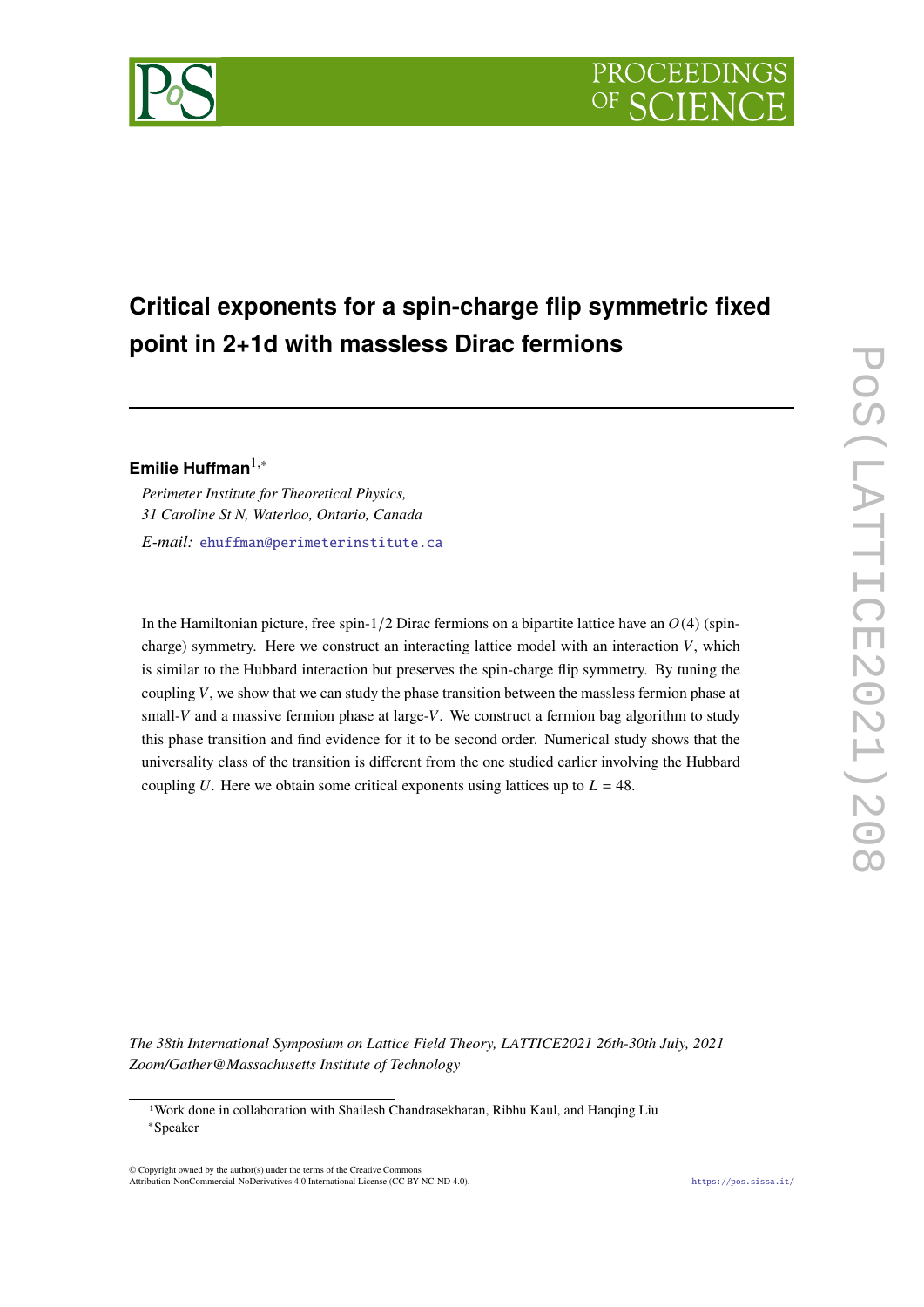## **1. Introduction**

Fixed points that involve relativistic fermions are still a challenge to study nonperturbatively, especially in two spatial dimensions and higher, with sign problems preventing their numerical study via quantum Monte Carlo. Additionally, even when sign-problem-free methods to study fermionic fixed points are available, there is a second challenge involving the expense and efficiency of such calculations. While there are techniques available for nonperturbatively studying spin systems of tens of thousands of sites [\[1\]](#page-7-0), fermionic studies are more often limited to hundreds of sites instead, limiting what can be learned from finite-size scaling. This is a particularly important obstacle to clear given that fermions are such a fundamental part of nature, and their interactions are thus of interest across the subfields of physics, from particle physics to quantum information to condensed matter physics. It would thus be useful to find new and easy-to-study ways of representing simple fermionic fixed points, in the vein of de-sign-er Hamiltonians. [\[2\]](#page-7-1)

With this in mind, we introduce a simple class of  $N$ -flavor Dirac fermion models that possess the same flavor symmetry as free fermions, and yet also contain interactions. Moreover, these models are sign-problem-free and straightforwardly simulatable with the Hamiltonian fermion bag method, with the  $N = 1$  case in  $2 + 1d$  already studied extensively [\[3,](#page-7-2) [4\]](#page-7-3). After discussing the class of models generally, we focus specifically on the  $N = 2$  case in  $2 + 1d$ , which resembles the microscopic model for the chiral Heisenberg universality class (Hubbard model on a  $\pi$ -flux lattice), but contains an additional spin-charge-flip symmetry, making its flavor symmetry  $O(4)$ , which is a symmetry of physical interest [\[5\]](#page-8-0). We present numerical results using the Hamiltonan fermion bag method to explore the phase transition as a function of its coupling  $V$ . This proceedings provides a more detailed discussion of the numerics in [\[6\]](#page-8-1), along with some additional numerical results to support our conclusions there, while more details on a corresponding continuum analysis for the fixed point may be found in [\[7\]](#page-8-2).

#### **2. Model and Symmetries**

We begin with an N-flavor extension of the  $t$ -V model in  $2 + 1d$ , given by

<span id="page-1-0"></span>
$$
H = -\prod_{a=1}^{N} \left[ t \sum_{x,d} \eta_{x,\hat{d}} \left( c_{x,a}^{\dagger} c_{x+\hat{d},a} + c_{x+\hat{d},a}^{\dagger} c_{x,a} \right) - V \sum_{x,d} \left( n_{x,a} - \frac{1}{2} \right) \left( n_{x+\hat{d},a} - \frac{1}{2} \right) + \frac{t^2}{V} \right],
$$
 (1)

where  $x = (x_1, x_2)$  is a two-dimensional vector on a square spatial lattice, and  $c_x^{\dagger}$  and  $c_x$  are creation and annihilation operators respectively for an electron on site x with flavor a. The  $\eta_{x, \hat{d}}$  factors induce a  $\pi$ -flux on the square lattice by their definitions  $\eta_{x,\hat{d}_x} = 1$  and  $\eta_{x,\hat{d}_y} = (-1)^{x_1}$ , where  $\hat{d}_x$ and  $\hat{d}_y$  are the unit vectors in the x- and y-directions, and  $x_1$  is the x-component of site x. While we have narrowed the focus to  $2 + 1d$ , it is possible to study this model in any dimension using sign-problem-free quantum Monte Carlo [\[8,](#page-8-3) [9\]](#page-8-4), and when  $N = 1$  this model is the ordinary t-V model (with the addition of the physically unimportant constant  $t^2/V$ ), which has been extensively studied using quantum Monte Carlo in [\[3,](#page-7-2) [4,](#page-7-3) [10,](#page-8-5) [11\]](#page-8-6).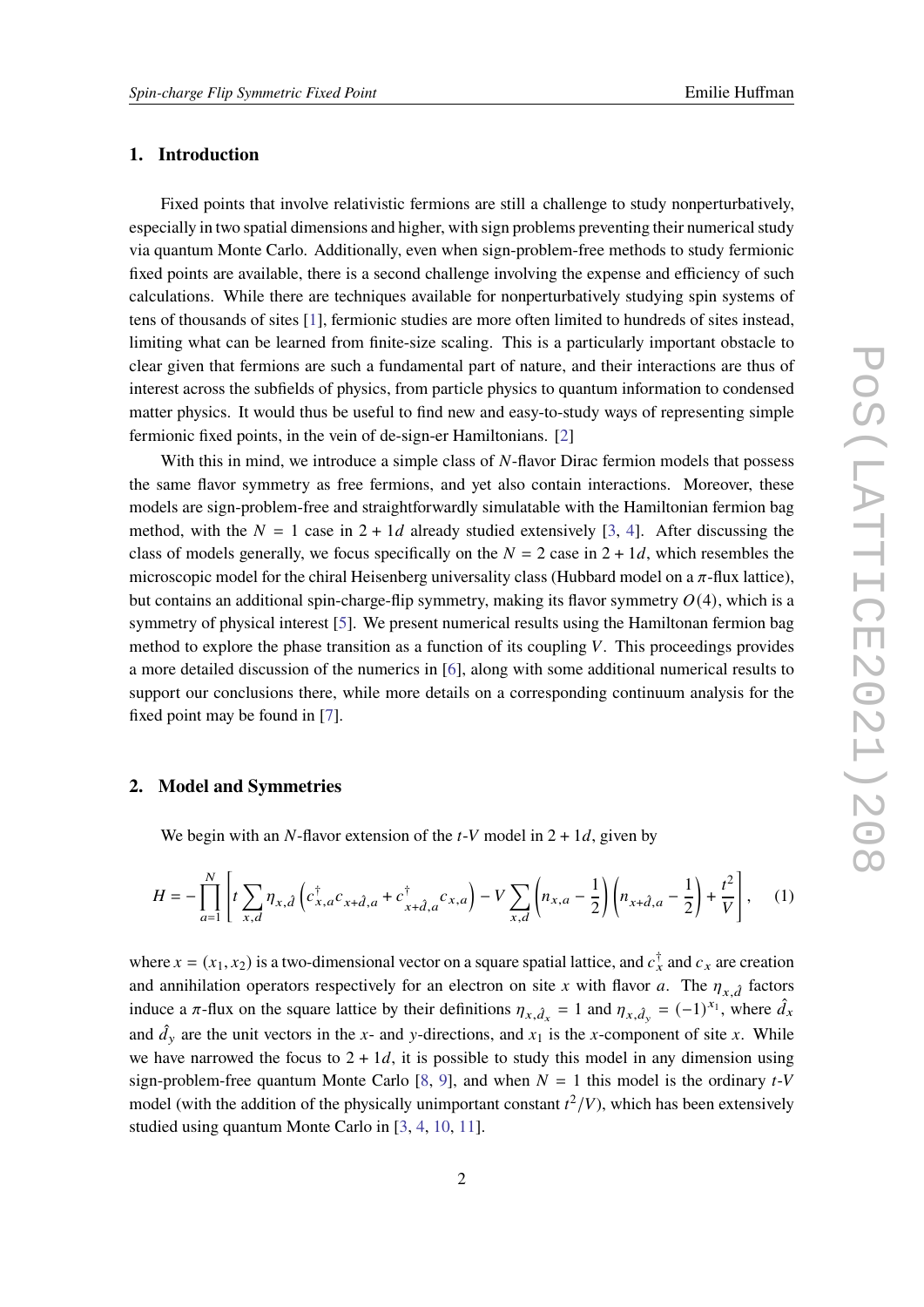The addition of the constant  $t^2/V$  to the factors in this family of N-flavor models has the effect of allowing us to also write these models in the following simple way:

<span id="page-2-0"></span>
$$
H = -\sum_{x,\hat{d}} \exp\left(\kappa \eta_{x,\hat{d}} \sum_{a=1}^{N} (c_{x,a}^{\dagger} c_{x+\hat{d},a} + c_{x+\hat{d},a}^{\dagger} c_{x,a})\right),\tag{2}
$$

where we have 2 tanh  $\kappa/2 = V/t$ , as shown in [\[7,](#page-8-2) [12\]](#page-8-7). This form has the advantage of making some of the symmetries of these models more obvious, as it is clear that when [\(2\)](#page-2-0) is expanded out, every term is a power of the free fermion Hamiltonian  $H_0 = -t \sum_{x,d} \sum_{a=1}^N \eta_{x,d} \left( c_{x,a}^\dagger c_{x+d,a} + c_{x,a}^\dagger c_{x,a}^{\dagger} c_{x+a} \right)$  ${}^{\dagger}_{x+\hat{d},a}c_{x,a}$ , which at low energies describes  $N$  four-component massless Dirac fermions in the continuum limit. In the Majorana basis it is clear that this family of models possess an  $O(2N)$  flavor symmetry [\[3\]](#page-7-2).

While the simulation methods used in these proceedings are applicable to any  $N$  in this family of models, here we will focus on the  $N = 2$  model in particular, which we call  $H_{SC}$ , and is given by

<span id="page-2-1"></span>
$$
H_{SC} = -\prod_{s=\uparrow,\downarrow} \left[ t \sum_{x,d} \eta_{x,\hat{d}} \left( c_{x,s}^{\dagger} c_{x+\hat{d},s} + c_{x+\hat{d},s}^{\dagger} c_{x,s} \right) - V \sum_{x,d} \left( n_{x,s} - \frac{1}{2} \right) \left( n_{x+\hat{d},s} - \frac{1}{2} \right) + \frac{t^2}{V} \right]
$$
  
=  $-\sum_{x,\hat{d}} \exp \left( \kappa \eta_{x,\hat{d}} \sum_{s=\uparrow,\downarrow} (c_{x,s}^{\dagger} c_{x+\hat{d},s} + c_{x+\hat{d},s}^{\dagger} c_{x,s}) \right).$  (3)

For small values of  $\kappa$ , the fermion bilinear terms reproduce free fermions with  $t_{ij} = \kappa \eta_{ij}$ , and the higher order fermion interactions are small. Because we are looking at two flavors of fermions, [\(3\)](#page-2-1) can be written in terms of powers of free fermion terms that correspond to 2 four-component massless Dirac fermions in the continuum, and the Hamiltonian possesses  $O(4)$  flavor symmetry in addition to the usual lattice symmetries and time reversal. We can break down this  $O(4)$  symmetry into  $SU(2)_s \times SU(2)_c \times \mathbb{Z}_2^{sc}$  $_2^{sc}$  symmetries [\[6\]](#page-8-1).  $SU(2)_s$  is the well-known spin rotational symmetry, which is generated by  $\vec{S}_x = \frac{1}{2}$  $\frac{1}{2}c_{xa}^{\dagger}\vec{\sigma}_{ab}c_{xb}$ , and  $SU(2)_c$  is the well-known "hidden" charge symmetry, which is generated by  $\vec{C}_x = \frac{1}{2}$  $\frac{1}{2}(\zeta_x(c_{x\uparrow}^\dagger c_{x\downarrow}^\dagger + c_{x\downarrow} c_{x\uparrow}), -i\zeta_x(c_{x\uparrow}^\dagger c_{x\downarrow}^\dagger - c_{x\downarrow} c_{x\uparrow}), c_{x\uparrow}^\dagger c_{x\uparrow} + c_{x\downarrow}^\dagger c_{x\downarrow} - 1),$ with  $\zeta_x = \pm 1$  depending on whether the site is even or odd. Finally,  $\mathbb{Z}_2^{sc}$  $z_2^{sc}$  is a spin-charge flip symmetry defined as  $\mathcal{F} c_{x\downarrow} \mathcal{F}^{\dagger} = \zeta_x c_{x\downarrow}^{\dagger}$  under which the generators of spin and charge rotations are interchanged,  $\vec{S}_x \leftrightarrow \vec{C}_x$ . Because of this symmetry between spin and charge we have given this Hamiltonian the name  $H_{SC}$  to keep the spin-charge-flip symmetry  $\mathbb{Z}_2^{SC}$  $\frac{sc}{2}$  in mind.

We note that while the symmetries listed above are all seen in free fermions, our model  $H_{SC}$ is not free and contains 4-, 6- and 8-fermion interactions. However, by maintaining the  $O(4)$ symmetry we have an enhanced symmetry compared to the most often studied interaction that is added to  $N = 2$  free fermions: the Hubbard-U term,  $H_U = U \sum_{x} (n_{x\uparrow} - \frac{1}{2})$  $(\frac{1}{2})(n_{x\downarrow} - \frac{1}{2})$  $\frac{1}{2}$ ). This term still preserves the  $SU(2)_s$  and  $SU(2)_c$  symmetries mentioned above (which form an  $SO(4)$  symmetry), but is odd under the  $\mathbb{Z}_2^{sc}$  $_2^{sc}$  spin-charge flip operation. It is well-known that repulsive-U interactions favor an antiferromagnetic (AFM) "spin" order parameter, and attractive- $U$  interactions favor a combined charge-density wave(CDW)/superconducting "charge" order parameter. Since the free fermion portion realizes a  $2 + 1d$  Dirac dispersion, long range order sets in at a finite-|U| phase transition which is described by the "chiral Heisenberg" Gross-Neveu-Yukawa fixed point that has been the subject of intense numerical study [\[13\]](#page-8-8). Here we look into the nature of the quantum critical phenomena when we consider [\(3\)](#page-2-1) which preserves the full symmetry of the hopping problem,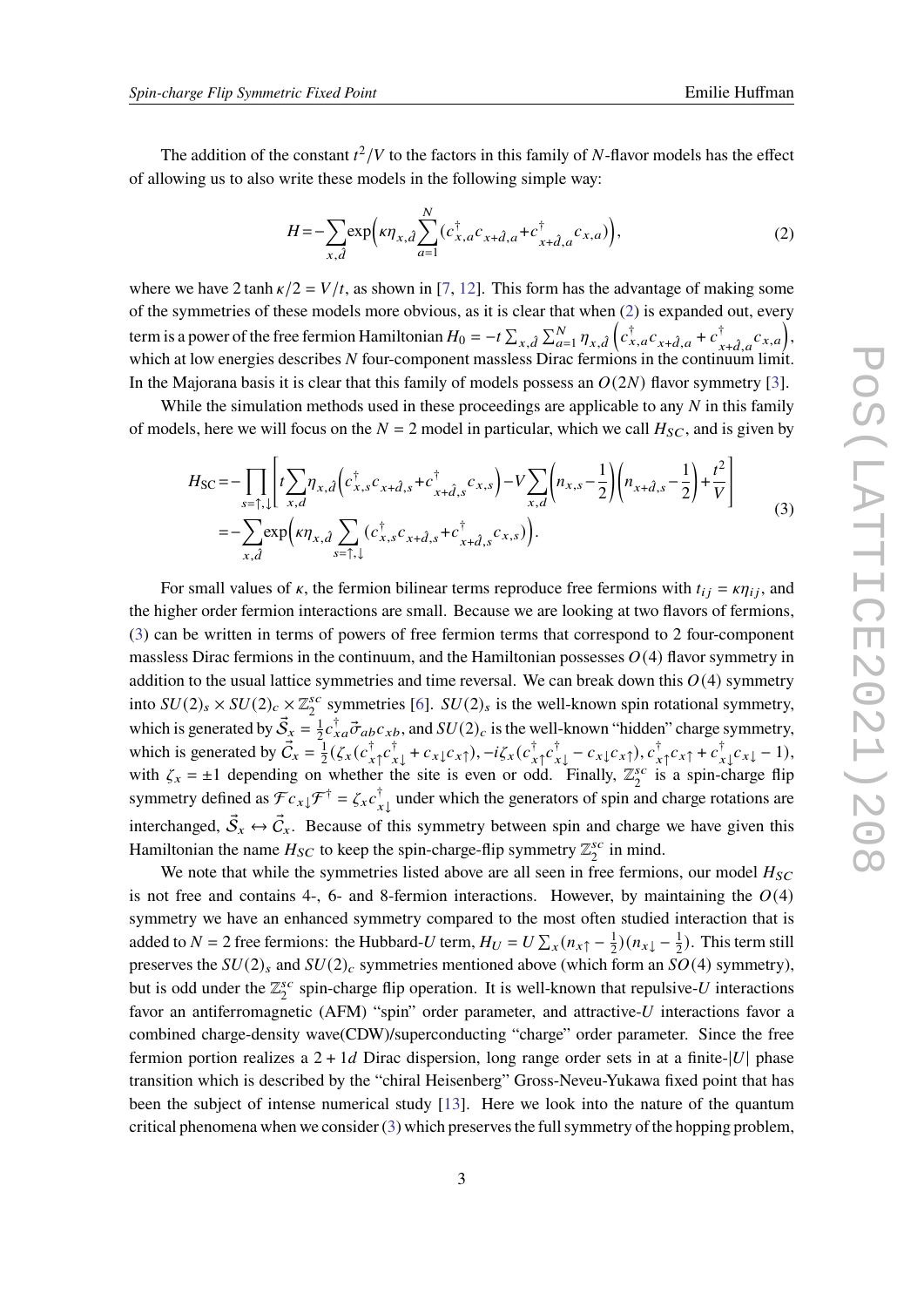

<span id="page-3-0"></span>

**Figure 1:** An example configuration from the partition function sampling space. Each bond corresponds to an  $H_{x,\hat{d}}$  operator. Because  $[H_{x,\hat{d}},H_{x',\hat{d'}}]=0$  when they share no sites in common, if two bonds do not touch each other in space, their corresponding operators commute. This property, which generalizes to a concept of locality, is key to the application of the Hamiltonian fermion bag method.

including the crucial  $\mathbb{Z}_2^{sc}$  $s_c^c$  symmetry, which is absent in the usual Hubbard formulation. We present numerical evidence that the phase transition between Dirac semi-metal and spin-charge flip broken phase is continuous and in a new universality class.

#### **3. Algorithm**

A nice feature of the Hamiltonians in the family given by  $(1)$  or  $(2)$  is that we can use an efficient fermion bag QMC algorithm to study them [\[3,](#page-7-2) [4\]](#page-7-3). We can see this immediately by comparing the Hamiltonian form from [\(2\)](#page-2-0) to reference [\[4\]](#page-7-3), and seeing that it satisfies key criteria for the algorithm to be applicable: (i) the Hamiltonian can be written as a sum of exponentiated fermionic bilinear terms, and (ii) such terms are local in terms of their degrees of freedom (in this case local in terms of the spatial lattice sites).

The following is a brief summary of how the fermion bag method works, applied to the  $H_{SC}$ model in particular. The partition function  $Z = \text{tr}e^{-H_{\text{SC}}/T}$  is first expanded as

$$
Z = \sum_{k} \int [d\tau] (-1)^k \text{Tr} [H_{\text{SC}}(\tau_k) ... H_{\text{SC}}(\tau_2) H_{\text{SC}}(\tau_1)]. \tag{4}
$$

Here the notation  $\int [d\tau]$  denotes time-ordered integration for times  $1/T \ge \tau_k \ge \cdots \ge \tau_2 \ge \tau_1 \ge \tau_k$ 0. The Hamiltonian  $H_{SC}$  is not time-dependent and so  $H_{SC}(\tau) = H_{SC}$ . The expansion can be derived from the continuous-time interaction representation where  $H_0 = 0$  and  $H_{int} = H_{SC}$ , and also resembles the stochastic series expansion [\[12\]](#page-8-7). The algorithm then involves exploring a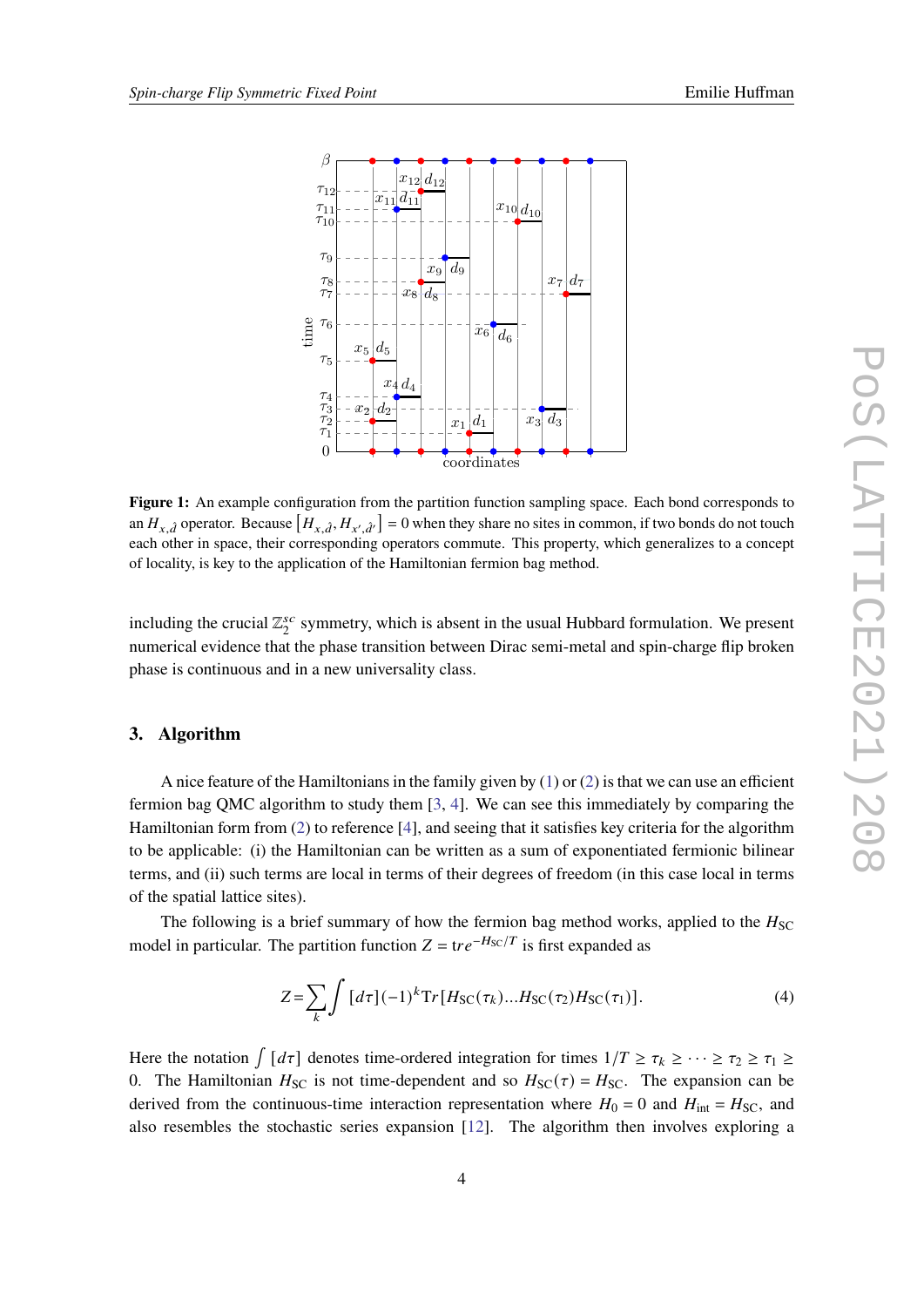configuration space made up of the terms in the expansion, which we can rewrite as

$$
Z = \sum_{k} \sum_{[x,d]} \int [d\tau] (-1)^{k} \text{Tr} \left[ H_{SC,x_{k},\hat{d}_{k}}(\tau_{k}) ... H_{SC,x_{2},\hat{d}_{2}}(\tau_{2}) H_{SC,x_{1},\hat{d}_{1}}(\tau_{1}) \right]
$$
  

$$
H_{SC,x,\hat{d}} = \exp \left( \kappa \eta_{x,\hat{d}} \sum_{s=\uparrow,\downarrow} (c_{x,s}^{\dagger} c_{x+\hat{d},s} + c_{x+\hat{d},s}^{\dagger} c_{x,s}) \right).
$$
 (5)

Figure [1](#page-3-0) gives a pictorial representation (though simplified to one spatial dimension) of a single term in the expansion: a configuration where  $k = 12$ . Because all  $H_{SC, x, \hat{d}}$  are expentiated fermion bilinear operators, we can then make use of the BSS formula as well as locality to compute transition probabilities as small determinants. While the method is comparatively limited compared to traditional auxiliary field methods in terms of which Hamiltonians are simulatable, it can be significantly more powerful than such methods when it is applicable [\[3\]](#page-7-2), allowing access to large lattices with comparatively few computing hours to get critical exponents (up to 10, 000 sites in the discrete-time formulation and 4, 096 in the continuous-time formulation using on the order of a few million core-hours each).

#### **4. Results**

Using the Hamiltonian fermion bag algorithm in continuous time we compute two correlation functions of order parameters for  $H<sub>SC</sub>$ ,

$$
C_S = 2\langle \mathcal{S}_{X^{(0)}}^z \mathcal{S}_{X^{(1)}}^z \rangle, \quad C_U = \langle \mathcal{U}_{X^{(0)}}^z \mathcal{U}_{X^{(1)}}^z \rangle.
$$
 (6)

Here  $C_S$  picks up the  $SU(2)_s$  Néel order using the antiferromagnetic spin order parameter  $S_x^z =$  $n_{x,\uparrow} - n_{x,\downarrow}$ , and  $C_U$  measures the breaking of the spin-charge symmetry through the local Hubbard operator  $\mathcal{U}_x = (n_{x\uparrow} - \frac{1}{2})$  $(\frac{1}{2})(n_{x\downarrow}-\frac{1}{2})$  $\frac{1}{2}$ ), which is odd under  $\mathbb{Z}_2^{sc}$  $2^{sc}$ . The sites in the correlation functions are  $x^{(0)} = (0,0)$  and  $x^{(1)} = (L/2,0)$  and we assume  $L/2$  even. The QMC simulations are done at finite inverse temperature  $1/T = L$ , and we work with the tuning parameter  $V/t = 2 \tanh \frac{\kappa}{2}$ . Table [1](#page-4-0) gives the raw data.

<span id="page-4-0"></span>

| $L=12$     | $L = 16$   | $L = 20$   | $L = 24$    | $L = 28$    | $L = 32$    | $L = 48$    |
|------------|------------|------------|-------------|-------------|-------------|-------------|
| $C_S$      |            |            |             |             |             |             |
| 0.00226(2) | 0.00118(2) | 0.00069(2) | 0.00041(1)  | 0.000279(8) | 0.000182(7) |             |
| 0.00238(3) | 0.00126(2) | 0.00077(2) | 0.00045(1)  | 0.00031(1)  | 0.00023(1)  | 0.000078(6) |
| 0.00244(4) | 0.00134(4) | 0.00078(2) | 0.00053(2)  | 0.00035(2)  | 0.00027(2)  | 0.00011(1)  |
| 0.00250(4) | 0.00140(3) | 0.00086(2) | 0.00061(3)  | 0.00038(1)  | 0.00033(1)  |             |
| 0.00276(6) | 0.00148(3) | 0.00087(3) | 0.00065(2)  | 0.00045(2)  | 0.00037(2)  |             |
| 0.00299(3) | 0.00172(2) | 0.00113(3) | 0.00089(4)  | 0.00071(3)  | 0.00068(3)  |             |
| $C_U$      |            |            |             |             |             |             |
| 0.00112(5) | 0.00060(2) | 0.00031(2) | 0.000178(7) | 0.000108(5) |             |             |
| 0.00197(5) | 0.00110(3) | 0.00085(3) | 0.00076(5)  | 0.00065(5)  | 0.00063(4)  |             |
|            |            |            |             |             |             |             |

**Table 1:** The QMC correlation function data that is used in the figures.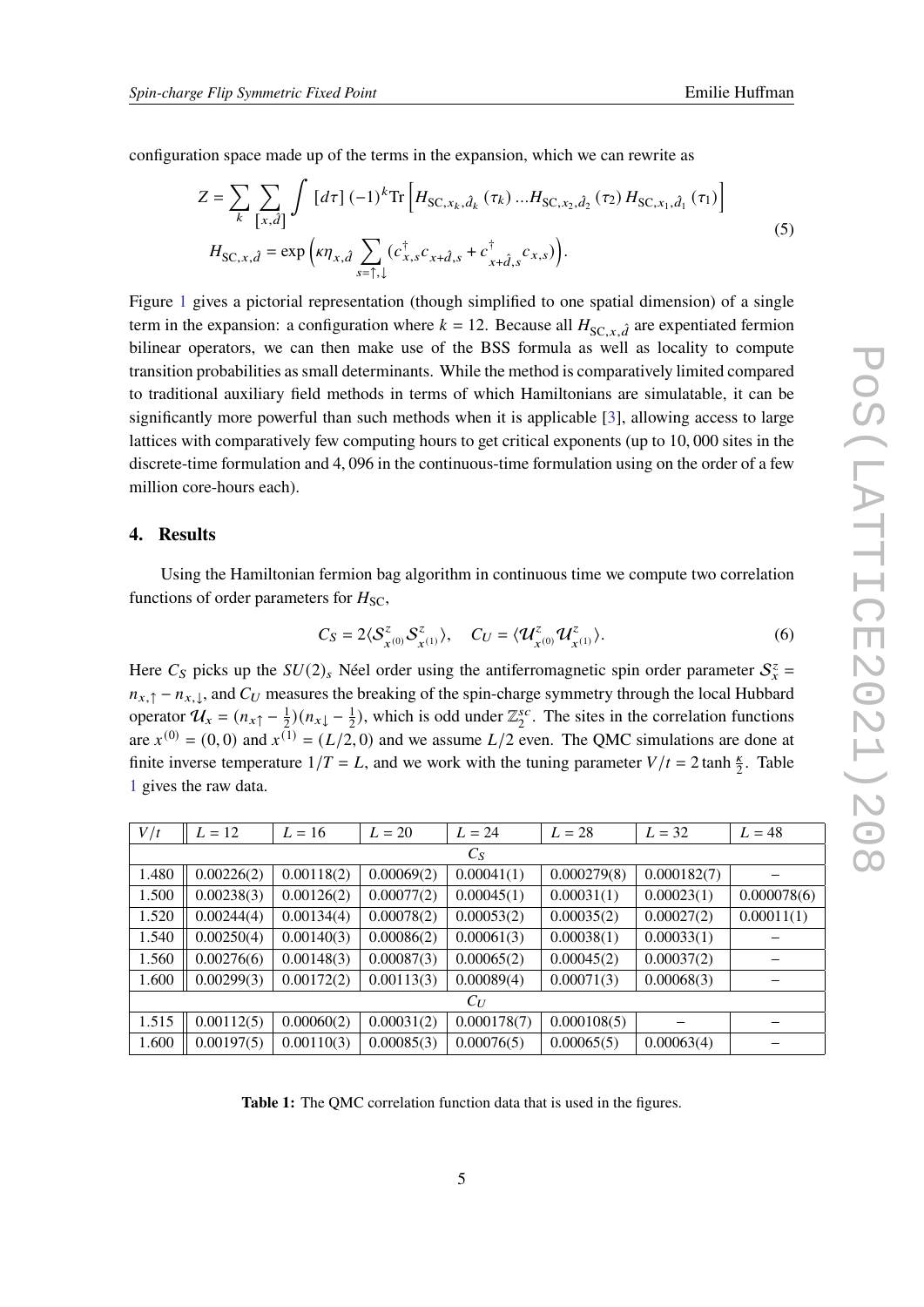<span id="page-5-0"></span>

**Figure 2:** Characterization of the massive phase from QMC and field theory. The plot shows finite size scaling data for  $C_S$  and  $C_U$  using the fermion bag QMC method for a coupling constant  $V/t = 1.6$ . Both correlation functions scale to a finite value in the thermodynamic limit indicating that the system breaks the  $\mathbb{Z}_2^{sc}$  $^{sc}_{2}$  Ising symmetry as well as the SU(2) symmetry of spin and charge.

We first investigate the nature of the massive phase in our lattice model,  $H_{SC}$ . We work at a coupling  $V/t = 1.6$ , which is deep in the massive phase. As shown in Figure [2,](#page-5-0) we find a finite value of  $C_U$  in the thermodynamic limit, which indicates that the Ising symmetry,  $\mathbb{Z}_2^{sc}$  $z_2^{sc}$ , is spontaneously broken. Further we find that  $C_s$  also scales to a finite value in the thermodynamic limit, which implies Néel order and a broken  $SO(4)$  symmetry (coming from the  $SU(2)_{s} \times SU(2)_{c}$  symmetry). Together we interpret this to imply that the system has to spontaneously choose between the charge and the spin sector, breaking  $\mathbb{Z}_2^{sc}$  $z_2^{sc}$ , and forming either a Néel state or a superconductor/CDW state which breaks the corresponding SU(2) symmetry.

Next, we study the nature of the phase transition between the Dirac semi-metal and the massive phase. Figure [3](#page-6-0) shows the data for  $C_s$  as a function of system size L. For large values of L, there is clear evidence that  $C_s$  converges to a nonzero constant at the coupling  $V/t = 1.6$  (massive phase), while it scales to zero at the coupling  $V/t = 1.48$  (Dirac semimetal). A good fit to the powerlaw  $C_s = 0.67/L^{2.25}$  for  $12 \le L \le 48$  with a  $\chi^2 = 0.95$  is found at the coupling  $V/t = 1.52$  as expected at a quantum critical point. A multi-parameter scaling fit of all our data except for  $L = 12$ , to the form  $C_S = L^{-(1+\eta)} f((g - g_c) L^{1/\nu})$  with  $f(x) = f_0 + f_1 x + f_2 x^2 + f_3 x^3$  yields  $\eta = 1.38(6)$ ,  $v = 0.78(7)$ ,  $V_c/t = 1.514(8)$ ,  $f_0 = 0.96(15)$ ,  $f_1 = 0.073(26)$ ,  $f_2 = 0.0012(43)$ ,  $f_3 = 0.0026(32)$ with a  $\chi^2 = 1.25$ . The large value of  $\eta$  clearly establishes that this criticality is not captured by the chiral-Heisenberg theory, where  $\eta$  computed numerically is approximately 0.45. [\[13\]](#page-8-8)

While the data so far has suggested that there is a second-order phase transition and that the  $O(4)$  symmetry has been broken at couplings above  $V_c/t$ , and we also see more specifically that deep in the broken phase both the  $\mathbb{Z}_2^{sc}$  $^{sc}_{2}$  and  $SO(4)$  symmetries are broken because the correlations  $C_U$  and  $C<sub>S</sub>$  saturate as seen in Figure [2,](#page-5-0) we also cannot completely rule out there being some intermediate phase where only the  $SO(4)$  symmetry is broken, or only the  $\mathbb{Z}_2^{sc}$  $z_2^{sc}$  symmetry is broken. Using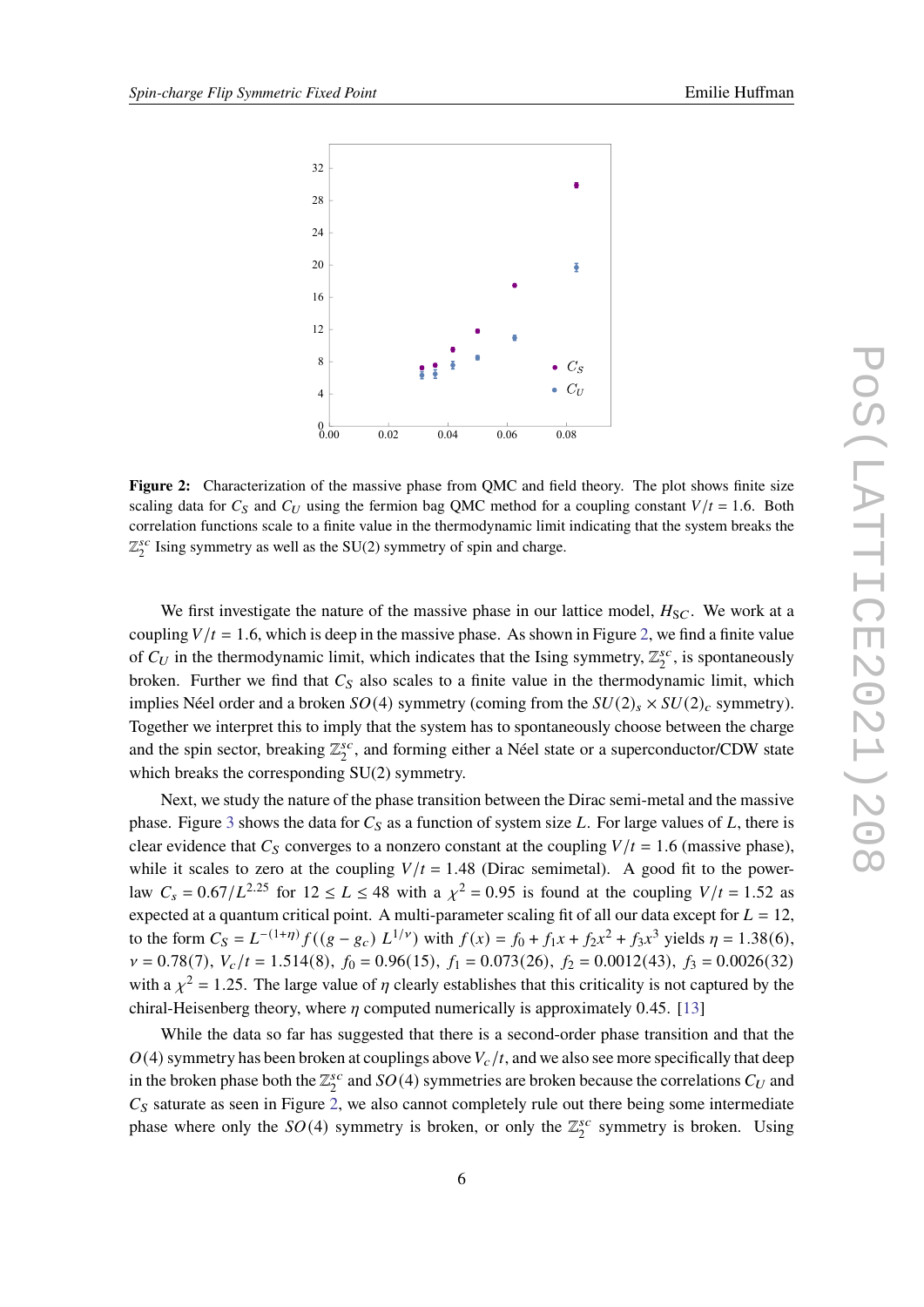<span id="page-6-0"></span>

**Figure 3:** The plot on the left shows  $C_S$  as a function of L on a log-log scale up to  $L = 48$  for various values of  $V/t$ . For large values of L we find that  $C_S$  decays to zero when  $V/t = 1.48$ , while it saturates to a constant when  $V/t = 1.60$ , with a phase transition around  $V_c/t \approx 1.52$  where the data fits to  $C_s \approx 0.67/L^{2.25}$ (straight line in the plot). The plot on the right shows that all of the data (after dropping  $L = 12$ ) collapse to the universal scaling function discussed in the text with  $\eta = 1.38(6)$ ,  $v = 0.78(7)$ , and  $V_c/t = 1.514(8)$ , providing compelling evidence for a quantum critical point.

<span id="page-6-1"></span>

**Figure 4:** This plot shows  $C_U$  at the critical coupling  $V_C/t = 1.515$ , as found using the scaling analysis for  $C_S$ . All lattice sizes except for  $L = 12$  are used to find a power law fit  $C_U = aL^p$ . Here the fit gives  $a = 2.8(8)$ ,  $p = -3.05(9)$  with a  $\chi^2$  of 0.2.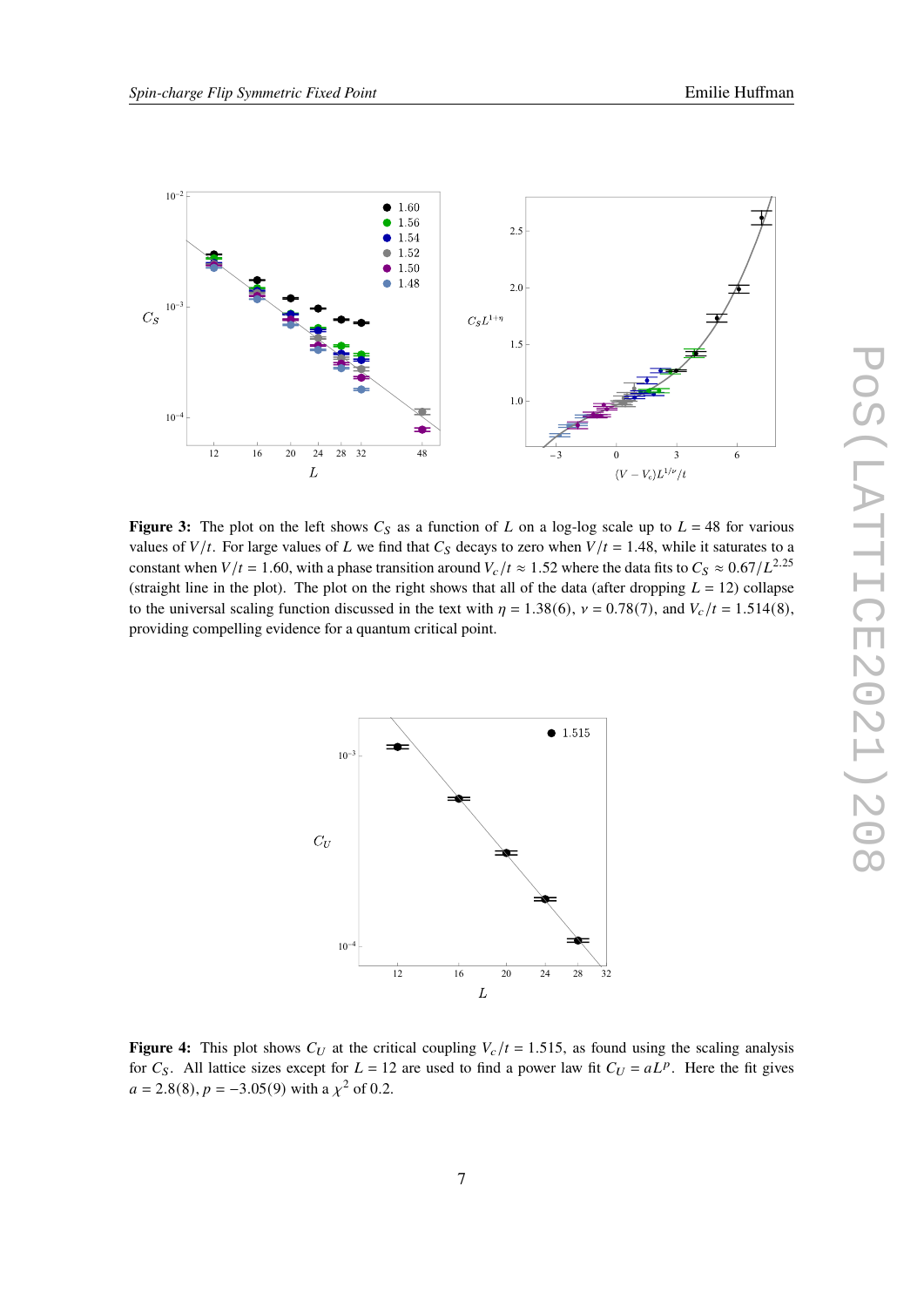$V_c/t = 1.515$ , which is the critical coupling we found from the scaling analysis for  $C_s$ , we partly address this question in Figure [4](#page-6-1) by plotting data at the critical coupling for  $C_U$ , which is odd under  $\mathbb{Z}_2^{sc}$  $_2^{sc}$ , but invariant under  $SO(4)$ . Here we see that the data fits well to a power law  $(C_U \sim L^{-3.05(9)})$ and does not appear to saturate. This is evidence against there being an intermediate phase that is  $SO(4)$  symmetric but  $\mathbb{Z}_2^{sc}$  $_2^{sc}$  broken.

### **5. Conclusions**

We have introduced a family of interacting  $N$ -flavor Hamiltonians that is sign-problem-free, simulatable by the Hamiltonian fermion bag mathod, and possesses an  $O(2N)$  flavor symmetry, just as free fermions do. We have focused specifically on the case where  $N = 2$  and discussed its  $O(4)$ symmetry, which consists of spin and charge  $SU(2)$  symmetries (forming an  $SO(4)$  symmetry) as well as a spin charge flip symmetry  $\mathbb{Z}_2^{sc}$  $_2^{sc}$ . We have then shown numerical evidence for a second-order phase transition that breaks the model's  $O(4)$  symmetry. Additionally we have presented numerical evidence that there is no intermediate phase that is  $SO(4)$ -symmetric but  $\mathbb{Z}_2^{sc}$  $\frac{csc}{2}$ -symmetry broken. Using lattices up to 2304 sites in size, we have computed critical exponents for the phase transition and have found them to be distinct to those in the chiral Heisenburg universality class, making this a distinct spin-charge flip symmetric fixed point in  $2 + 1d$ .

#### **Acknowledgements**

This work was done in collaboration with Shailesh Chandrasekharan, Ribhu Kaul, and Hanqing Liu. It used computational resources provided by the Extreme Science and Engineering Discovery Environment (XSEDE) [\[14\]](#page-8-9). Research at the Perimeter Institute is supported in part by the Government of Canada through the Department of Innovation, Science and Economic Development and by the Province of Ontario through the Ministry of Colleges and Universities.

## **References**

- <span id="page-7-0"></span>[1] A. Sandvik, *Stochastic Series Expansion Methods*, Many-Body Methods for Real Materials, Modeling and Simulation, Vol. 9, Verlag des Forschungszentrum Julich, 2019, ISBN 978-3- 95806-400-3 [arXiv:1909.10591 [cond-mat.str-el]].
- <span id="page-7-1"></span>[2] R. K. Kaul, R. G. Melko and A. W. Sandvik, *Bridging lattice-scale physics and continuum field theory with quantum Monte Carlo simulations*, Ann. Rev. Condensed Matter Phys. **4**, 179 (2013) doi:10.1146/annurev-conmatphys-030212-184215 [arXiv:1204.5405 [condmat.str-el]].
- <span id="page-7-2"></span>[3] E. Huffman and S. Chandrasekharan, *Fermion bag approach to Hamiltonian lattice field theories in continuous time*, Phys. Rev. D **96**, no.11, 114502 (2017) doi:10.1103/PhysRevD.96.114502 [arXiv:1709.03578 [hep-lat]].
- <span id="page-7-3"></span>[4] E. Huffman and S. Chandrasekharan, *Fermion-bag inspired Hamiltonian lattice field theory for fermionic quantum criticality*, Phys. Rev. D **101**, no.7, 074501 (2020) doi:10.1103/PhysRevD.101.074501 [arXiv:1912.12823 [cond-mat.str-el]].